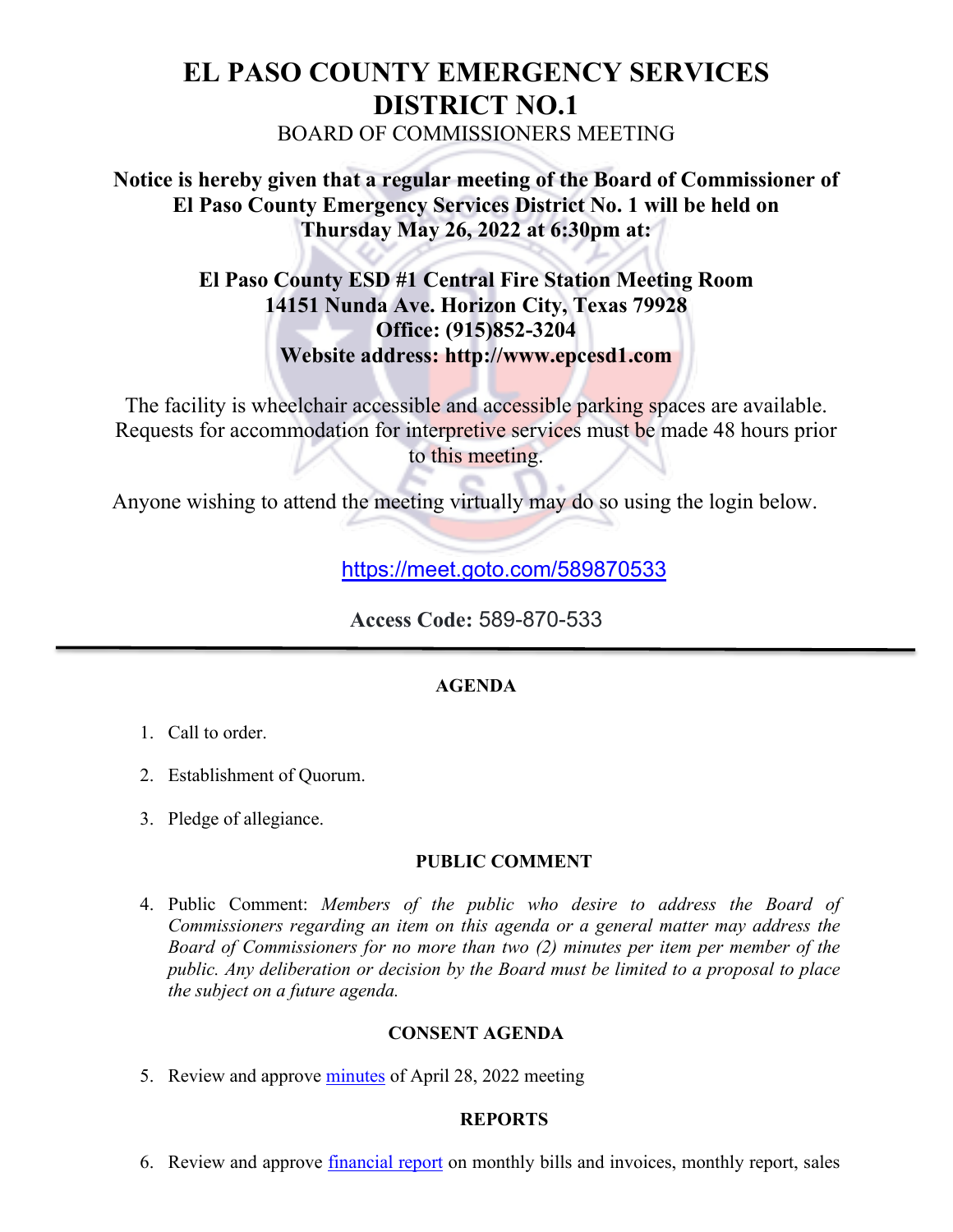tax analysis report, purchases for items in the District's approved budget, and budget reallocations. (Presented by Administrator Katherine Ames)

- 7. Review and approve communications report on monthly calls as reported by Horizon City dispatch. (Presented by a representative from Horizon City dispatch)
- 8. Review and approve Chief's report on run volume, stipend, training, fleet, personnel, fire response, building construction and additional fire information. (Presented by Chief Menendez)
- 9. Review and approve Fire Marshal's report on operational & construction permits, annual fire safety inspections, new building construction, personnel, training miscellaneous activities & information. (Presented by Fire Marshal Guillen)

#### **DISTRICT POLICIES AND DOCUMENTS**

- 10. Discussion and take action on adopting a new Social Media Policy. *Submitted by Chief Menendez Presented by Deanne Rankins & Chief Menendez.*
- 11. Discussion and take action on the annual review and adoption of the investment policy and strategies. *Submitted and Presented by Commissioner Anaya.*
- 12. Discussion and take action on an Agency Affiliation Agreement with EPCC. The agreement that would allow ESD #1 to provide clinical experiences for EPCC EMT and Paramedic students. *Submitted by Chief Ames, Presented by Chief Menendez.*
- 13. Discussion and take action on the Budget calendar to establish dates and timelines for the FY 23' Budget process. *Submitted and Presented by Commissioner Anaya.*
- 14. Discussion and take action on the Board of Commissioner Agenda format. *Submitted and presented by Commissioner Mayberry.*

#### **DISCUSSION/ACTION ITEMS**

- 15. Discussion and take action on ESD Headquarters Construction project. *Submitted and presented by Chief Menendez.*
- 16. Discussion and take action on Surplus Equipment in accordance with SOP policy 200.020. *Submitted and presented by Chief Menendez.*
- 17. Discussion and take action on purchase of a Plans Review Table for the Fire Marshal's Office *Submitted and presented by Chief Menendez.*
- 18. Discussion and take action on the renewal of the Emergency Reporting Contract. *Submitted by Chief Ames and presented by Chief Menendez.*
- 19. Discussion and take action on sending one Deputy Fire Marshal to Peace Officer training beginning in June 2022 through the training/certification sponsorship agreement. *Submitted and presented by Chief Menendez.*
- 20. Discussion and take action on purchase of replacement mattresses and Bunky boards for Station #1 sleeping quarters. *Submitted and presented by Chief Menendez.*